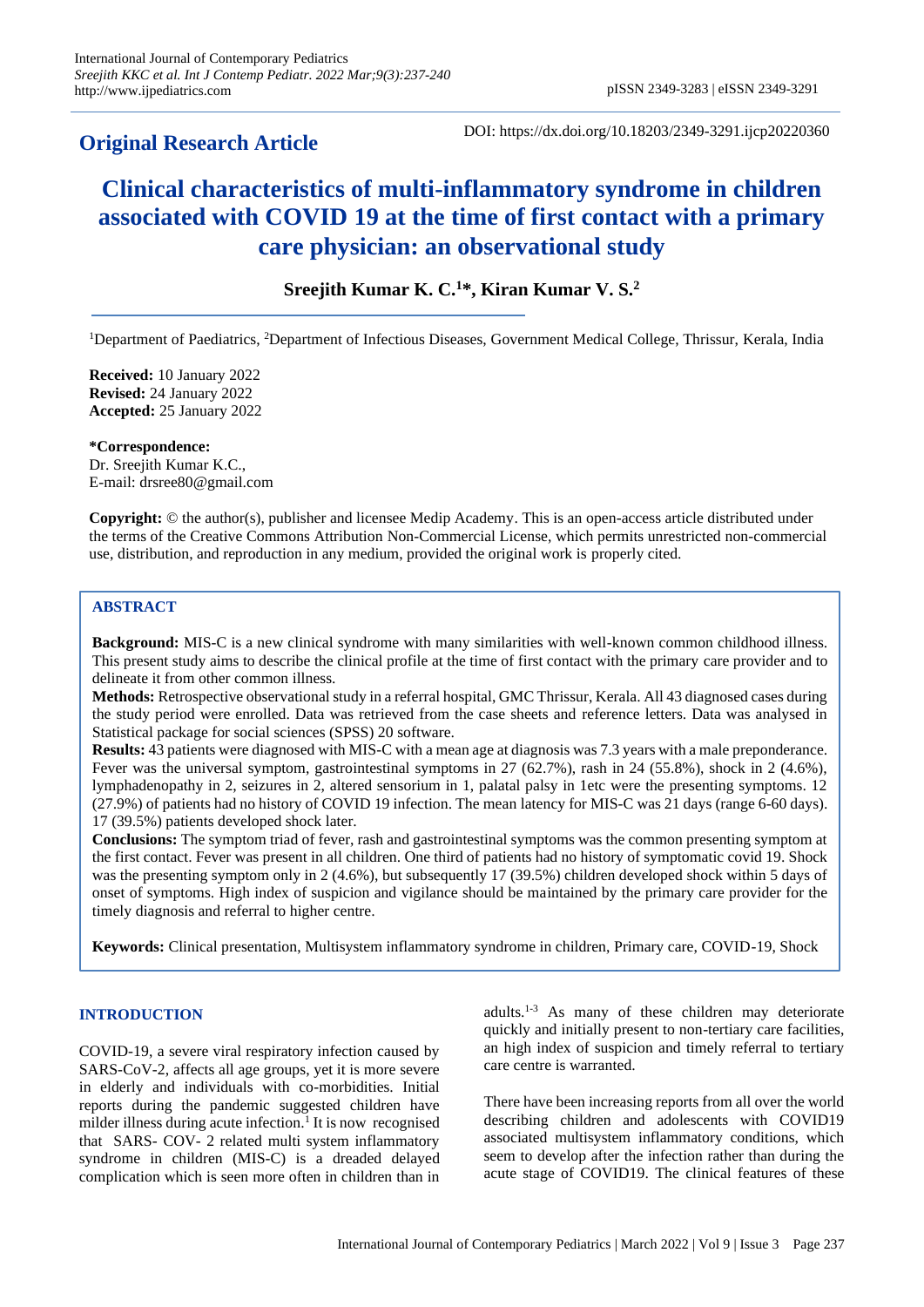paediatric cases are both similar and distinct from other well described inflammatory syndromes in children, including Kawasaki disease, Kawasaki disease shock syndrome, and toxic shock syndrome.<sup>2,3</sup>

This new clinical entity presents a diagnostic challenge to the practicing paediatrician in early recognition and to institute appropriate management of MIS-C particularly in resource poor settings. The current guidelines suggest an extensive workup for suspected MIS-C patients, which are costly and are not easily available in the peripheral hospitals. The study aims to describe the clinical profile of MISC at the time of first presentation to the primary care provider there by streamlining the case management and also to prevent unnecessary referral and incurring hospital expenses.

#### *Aims and objectives*

This present study aims to describe the clinical profile at the time of first contact with the primary care provider. To find the predictors and risk factors of myocardial involvement.

This retrospective observational study was conducted in a tertiary care referral centre, Government Medical College, Thrissur Kerala, India. The period of study was December 2020 to November 2021. All consecutive cases of MIS-C meeting the WHO criteria (Table 1) were enrolled for the study.4 Ethics committee approval was obtained before the start of the study. 43 patients was diagnosed as MIS-C during this period and was included in the study. Doubtful cases or cases that did not fulfil the WHO criteria was not included in the study.

Infective causes like dengue, leptospirosis, scrub and bacterial sepsis were excluded by appropriate investigations. COVID-19 RT PCR was done in all patients. COVID 19 antibody testing was done using Vitros CoV<sub>2T</sub> kit.<sup>5</sup>

Study variables collected using pre designed proforma included patient demographic characteristics, symptoms, laboratory parameters, duration of hospital stay, need for inotropic support and ICU care etc. were collected. A detailed history of illness regarding onset, progression and duration of symptoms were recorded from the case sheets and from the referral letters from the primary physician. Telephonic clarifications was also done. The temperature were recorded at admission for all patients. A temperature of more than 100.4 deg F is defined as fever. Children were examined for skin rashes and dermatology consultation were sought when necessary. Appropriate investigations to support the diagnosis of MISC as recommended by WHO were done at admission and the patients were managed according to the existing hospital protocol.4,5

Bedside echocardiography was done in all patients with MIS-C at admission. All patients were subsequently seen by cardiologist to look for cardiac dysfunction.<sup>6</sup>

Shock was defined when a patient required more than 20 mL/kg of IV fluid resuscitation or inotropic support to maintain blood pressure above the 5th centile. Myocardial dysfunction was defined as Left Ventricular ejection fraction less than the age-appropriate cut-offs.<sup>6</sup>

#### *Statistical analysis*

Data was entered in MS Excel and analyzed using Statistical package for social sciences (SPSS) 20. The results were expressed as mean (SD) for parametric data and median (IQR) for non-parameteric data.

#### **RESULTS**

A total of 43 children were enrolled for the study. They were 30 (69.76%) males 13 (30.23%) females. This series showed a preponderance for males with an average age of presentation was 7.3 years. The youngest age at presentation was 7 months and oldest was 12 years. The median age at presentation was 9 years (Figure 1).



#### **Figure 1: Age distribution of MIS-C patients.**

All 43 patients were COVID antibody positive, 5 patients were both PCR and antibody positive. The rapid antigen test were negative in all patients.

History of symptoms of covid or contact with SARS covid 19 was not obtained in 12 (27.7%) patients and mean duration of COVID 19 and onset of MISC was 21 days with range of 6 days to 60 days.

The universal symptom that was present in all patients was fever at the time of first contact. 27 patients had gastrointestinal symptoms, it included abdominal pain, diarrhoea and vomiting. Some patients were treated in surgical wards before the diagnosis was made (Figure 2).

CNS symptoms were prominent in 3 patients, which included 2 episodes of seizures and altered sensorium. One patient presented with palatal palsy.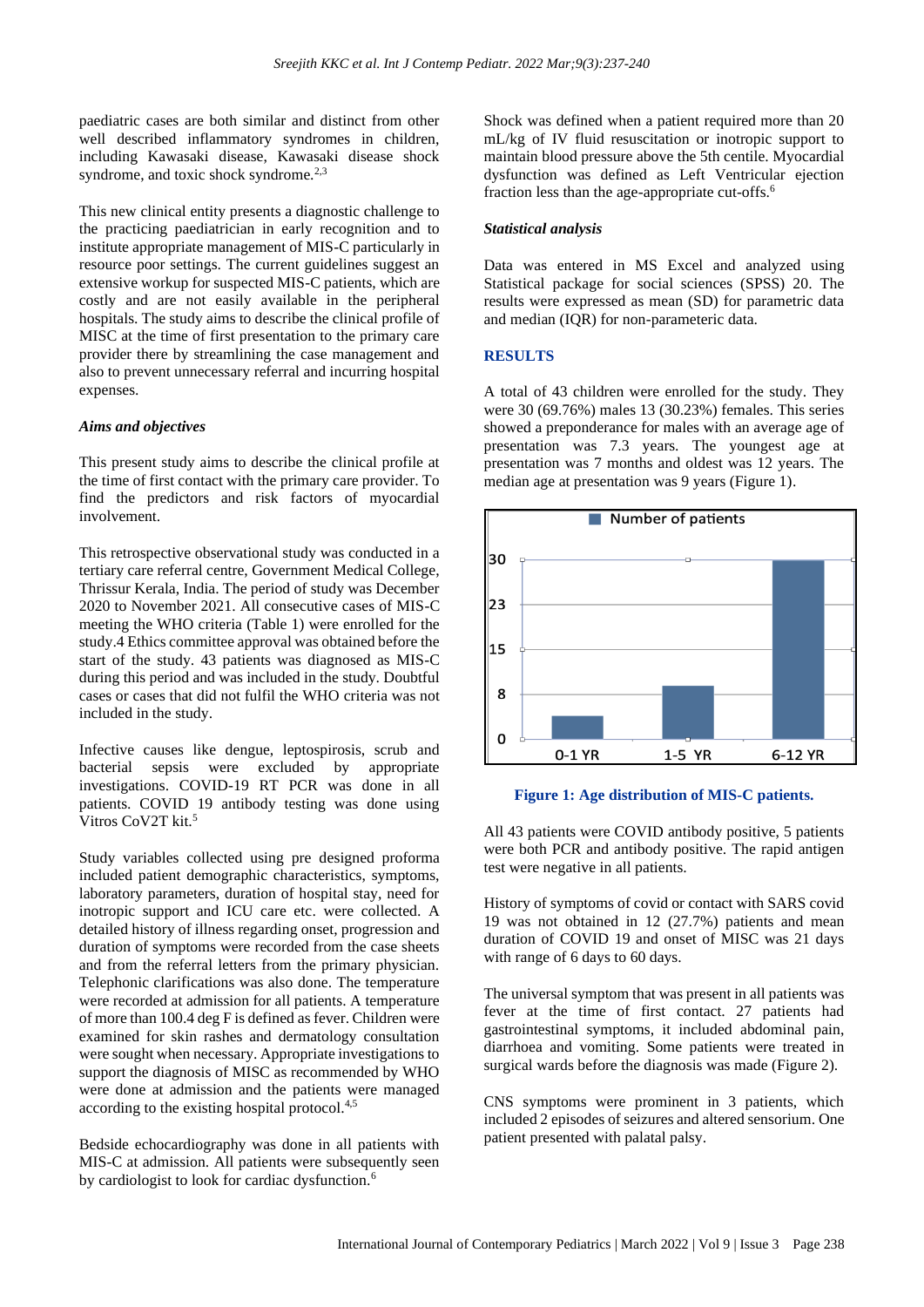

#### **Figure 2: Symptom profile of study participants.**

#### **Table 1: WHO case definition of MIS-C.**

Children and adolescents 0-19 years of age with fever  $\geq$  3 days AND two of the following: Rash or bilateral non-purulent conjunctivitis or muco-cutaneous inflammation signs (oral, hands or feet). Hypotension or shock. Features of myocardial dysfunction, pericarditis, valvulitis, or coronary abnormalities (including ECHO findings or elevated Troponin/NT-proBNP), 4. Evidence of coagulopathy (by PT, PTT, elevated d-Dimers). 5. Acute gastrointestinal problems (diarrhoea, vomiting, or abdominal pain). **AND** Elevated markers of inflammation such as ESR, C-reactive protein, or procalcitonin. **AND** No other obvious microbial cause of inflammation, including bacterial sepsis, staphylococcal or streptococcal shock syndromes.

AND

Evidence of COVID-19 (RT-PCR, antigen test or serology positive), or likely contact with patients with COVID-19.

## **Table 2: Cardiovascular system involvement in study participants.**

| <b>Myocardial</b><br>dysfunction /shock | Number of<br><b>patients</b> |      |
|-----------------------------------------|------------------------------|------|
| Yes                                     |                              | 39.5 |
| N <sub>0</sub>                          | 26                           | 60.5 |
| <b>Total</b>                            |                              |      |

Lymphadenopathy was prominent in 2 patients with prominent cervical adenopathy which were painful and severe enough to cause torticollis and trismus.

Shock requiring resuscitative fluids was the presenting symptoms for 2 patients. 15 patients after getting admission to the hospital developed cariogenic shock later. A total of 17 (39.5%) of patients developed shock , that developed after 5 days of onset of symptoms with a range of 1-7 days. Day one onset of shock was associated with bad outcome.

2 MISC children died of refractory shock were females. Mortality rate of 4.65% was recorded in this study. Both children died with in 48 hours of admission and were characterised by rapid progression of refractory shock.

## **DISCUSSION**

The clinical profile of the patients described in this series are similar to that reported from other parts of the world. The lowest age was 7 months and highest was 12 years.<sup>8</sup> The maximum age mentioned in this study is affected by the admission policy of the hospital to the paediatric ward which is capped at 12 years. So many adolescents with MISC and their profile was not included in the study.

The mean age at presentation was 7.9 years. There are reports that the symptoms of MIS-C and Kawasaki disease were overlapping and cause confusion. But this study shows that MIS-C is more common above 5 yrs while KD is more common less than  $5$  years.<sup>9,10</sup>

There is an overwhelming proportion of males are affected in this study. There were similar observations in other studies as well.<sup>11</sup> The mortality rate of this study was 4.65% and both children were females. The sample size was not adequate to comment that females sex is a risk factor for mortality in MIS-C.

The mortality rate of children that were hospitalised with COVID-19 was 0.18%.6 and for MISC was 1.8 to 9%.<sup>7,11</sup>

Fever was present in all patients with MISC at presentation. The next common symptom was GI symptoms which included abdominal pain, vomiting and diarrhoea. Majority of the children had abdominal pain.<sup>11</sup>

Maculopapular rash a common presentation in 24 patients.12,13 Lymphadenopathy was significant in 2 patients which was cervical in both patients. Lymphnodes were very tender in both cases producing torticollis and trismus in them. 2 patients had convulsions and had prolonged drowsiness after the seizures in both cases. Palatal palsy was seen in one patient.

Cardiac manifestation was the leading cause of morbidity and mortality in MIS -C patients. 17 (39.5%) developed myocardial dysfunction but shock was present only in 2  $(4.6\%)$  at first contact.<sup>6,12</sup> Coagulopathy and shock is two important WHO diagnostic criteria, but clinically significant bleeding and shock at presentation was rare in this series. Shock developed within 5 days of onset of symptoms in 88% of the patients (1-7 days range). So the primary care provider should maintain strict vigilance and follow up of these cases even it appears mild at presentation. 16 (37.2%) children had coagulopathy on investigations but were clinically silent.<sup>12,13</sup>

Even though the diagnostic criteria was strictly laid by WHO and other authorities still there are certain lacunae in diagnosis. Newer symptoms are added everyday with